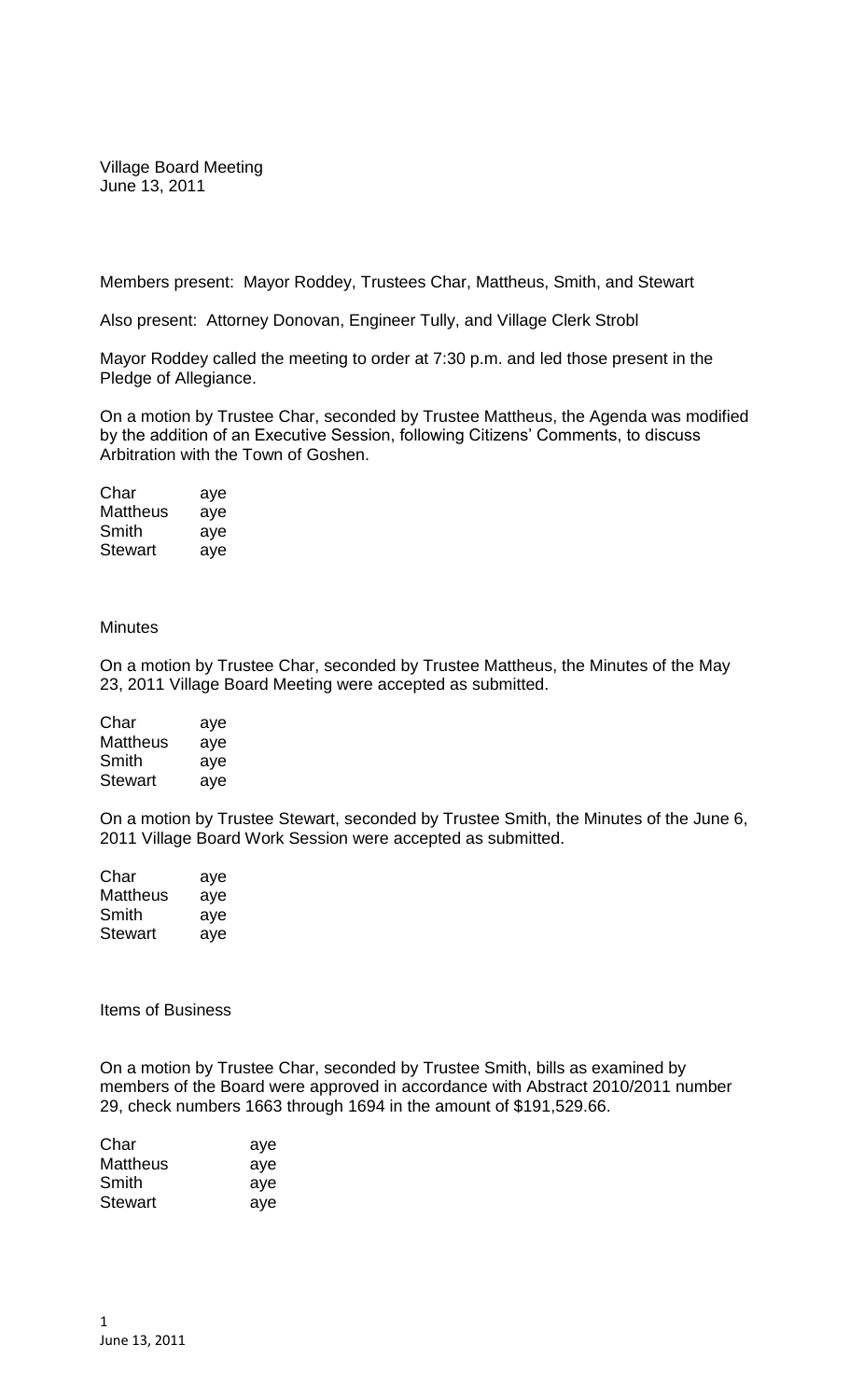On a motion by Trustee Mattheus, seconded by Trustee Stewart, Haroulla Gale is hereby appointed part-time Clerk for the Village of Goshen at a salary of \$12.00 / hour.

This appointment is effective upon successful completion of a pre-employment physical exam and pre-employment paperwork, and will have a probationary period of six months.

| Char     | aye |
|----------|-----|
| Mattheus | aye |
| Smith    | aye |
| Stewart  | aye |

Mayor Roddey described a recent meeting with a member of the Environmental Review Board regarding assisting the Village in promoting recycling. He noted that there is currently an opening on the ERB, and that interested residents should apply.

## Mayor/Trustee Comments

Trustee Mattheus reported that crews repaired a 6" water main break on West Main Street, which was under an old underground tunnel.

Trustee Mattheus asked that residents who have received new street trees should be diligent in watering them.

Trustee Stewart reported the following recent activities of the Department of Public Works: crews have been applying yellow paint, catch basins are being repaired, and crews have been blacktop patching. He also noted that with the increase in the amount of recyclables collected since the conversion to single stream, residents are advised to not include regular household garbage with recyclables.

Trustee Char offered congratulations to Ptl. Mike Gregorio, Brandon Raab, Mike Feo, Chris Smoulcey, James Malgieri and Matt Dicembri , who were recognized as the Village of Goshen Officers of the Year at the annual Police Chiefs' Association of Orange County Officer of the Year awards. The Officers were recognized for their Lifesaving actions using CPR and defibrillators to save the lives of 3 individuals in 2010.

Mayor Roddey noted the recent party he attended which celebrated the  $40<sup>th</sup>$  anniversary of the Goshen Seniors' Club, and the successful "Taste of Goshen" event sponsored by the Rotary.

Mayor Roddey reported that he has been having good, productive conversations with the Town Supervisor regarding new Inter-municipal agreements.